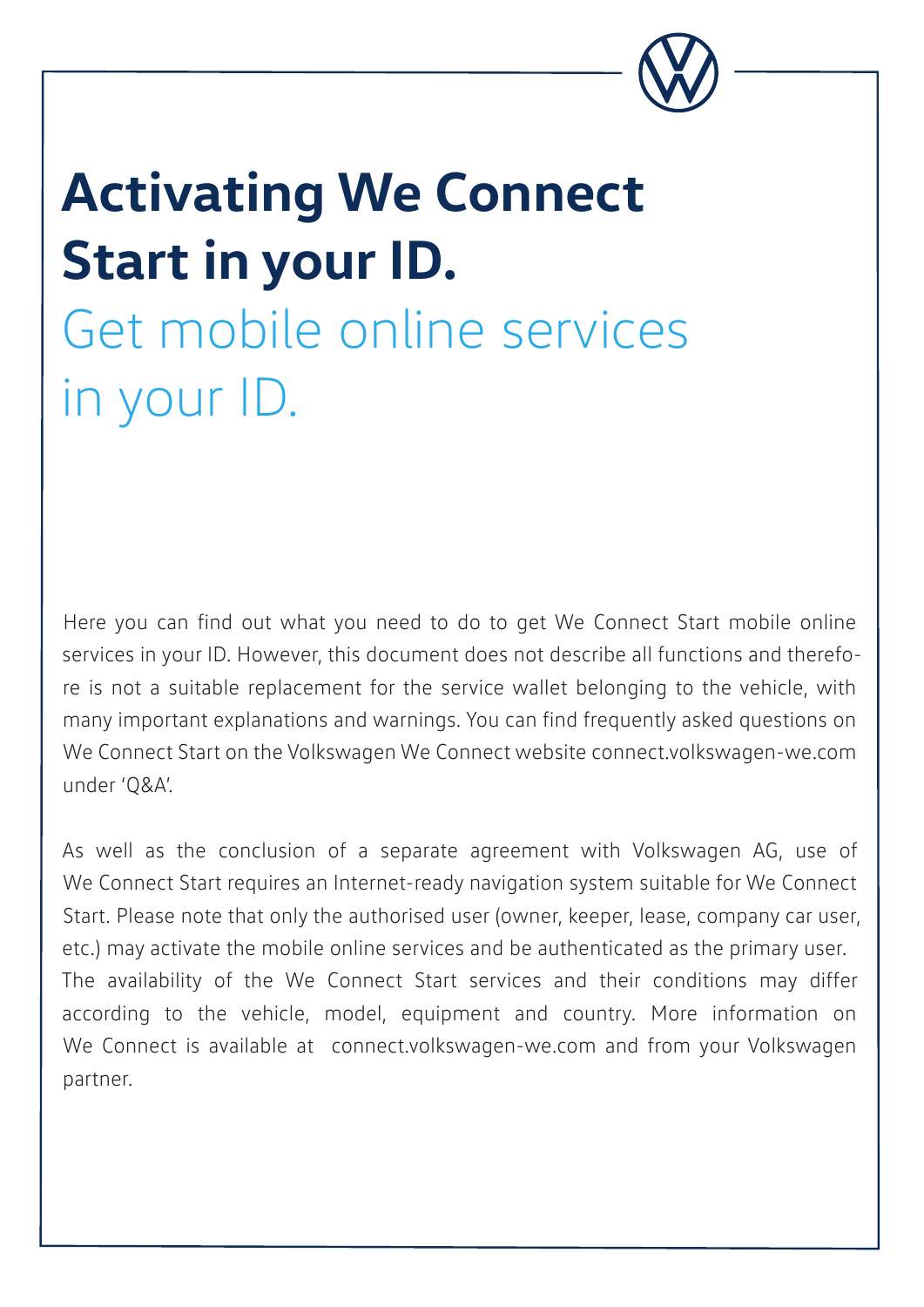

## Here's how to activate We Connect Start in a few easy steps

#### **1. Connect to We Connect.**

You can simply connect to We Connect in your vehicle's infotainment system and follow the steps to activate We Connect Start.

#### **1.1** Navigate to Connect to We Connect either using the assistant: Use online → We Connect (globe symbol)  $\rightarrow$  Connect to We Connect or manually via: Settings  $\rightarrow$ **Connect to We Connect**

- **1.2** Click **Connect**
- **1.3. Scan the code** to download and install the We Connect ID. app.

#### **2. Download the We Connect ID. app**

Download the free We Connect ID. app in the App Store or Google Play Store. This is available for Apple and Android smartphones. Here you will also find information on the version of your smartphone's operating system required for the app.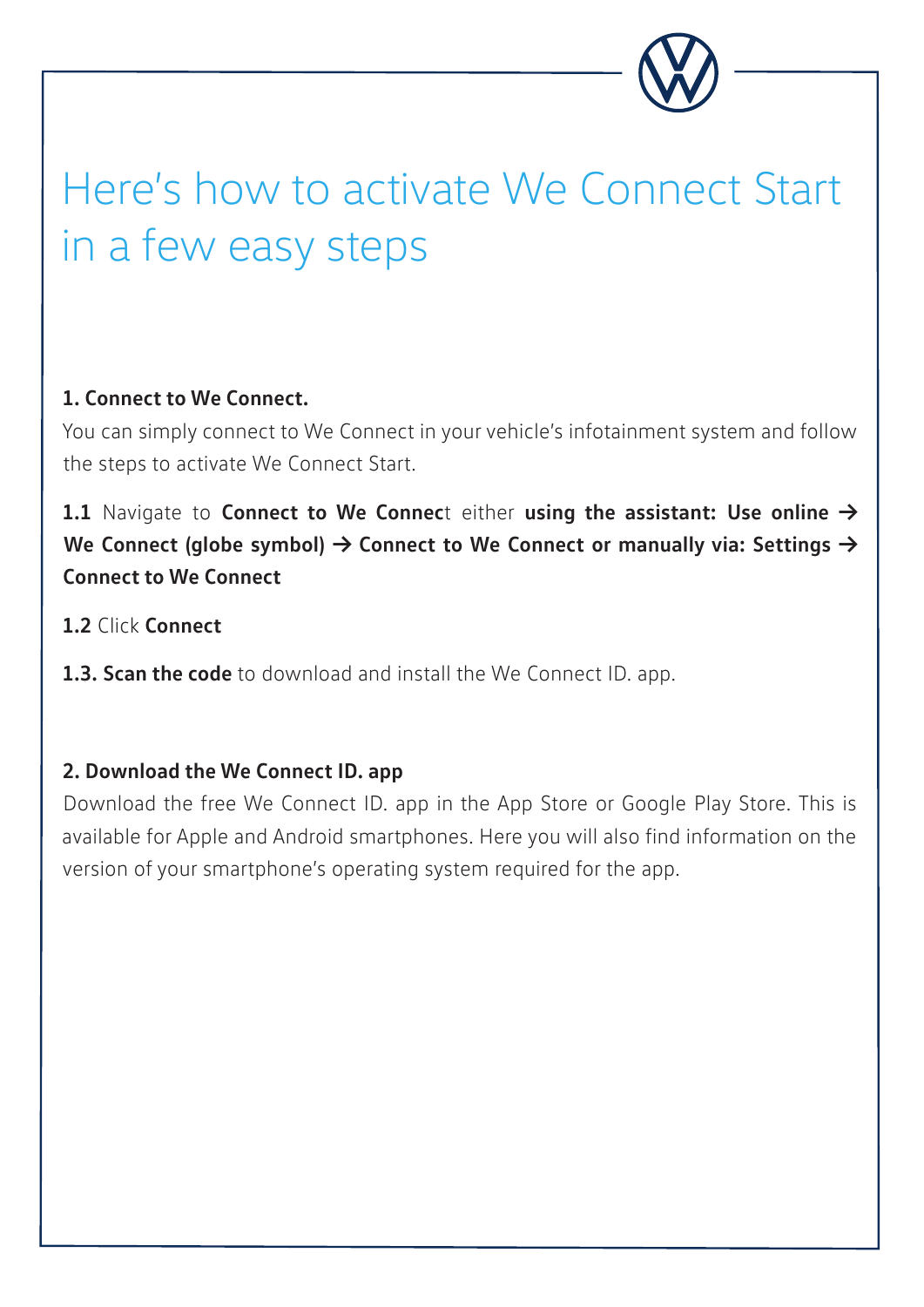

#### **3. Set up a Volkswagen ID.**

Gain access to the world of Volkswagen online services.

**3.1** Open the We Connect ID. app. If you already have a Volkswagen ID, log in and continue with step 3 **(Add vehicle)**.

**3.2 If you don't have a Volkswagen ID yet:** Select 'Register' and enter your email address and a password of your choice.

**3.3** Then confirm the Volkswagen ID Terms and Conditions and acknowledge the Volkswagen ID Privacy Policy.

**3.4** You will receive confirmation by email. Click on the link in the email to activate your Volkswagen ID.

#### **4. Add vehicle.**

Add your vehicle to your Volkswagen ID account in the app using the vehicle identification number (VIN).

**4.1** Navigate in the We Connect ID. app to the "Add vehicle" menu option.

**4.2** Now add your vehicle to the user account using the VIN scanner or by manually entering the VIN. You will find the VIN behind your vehicle windscreen or in the registration document.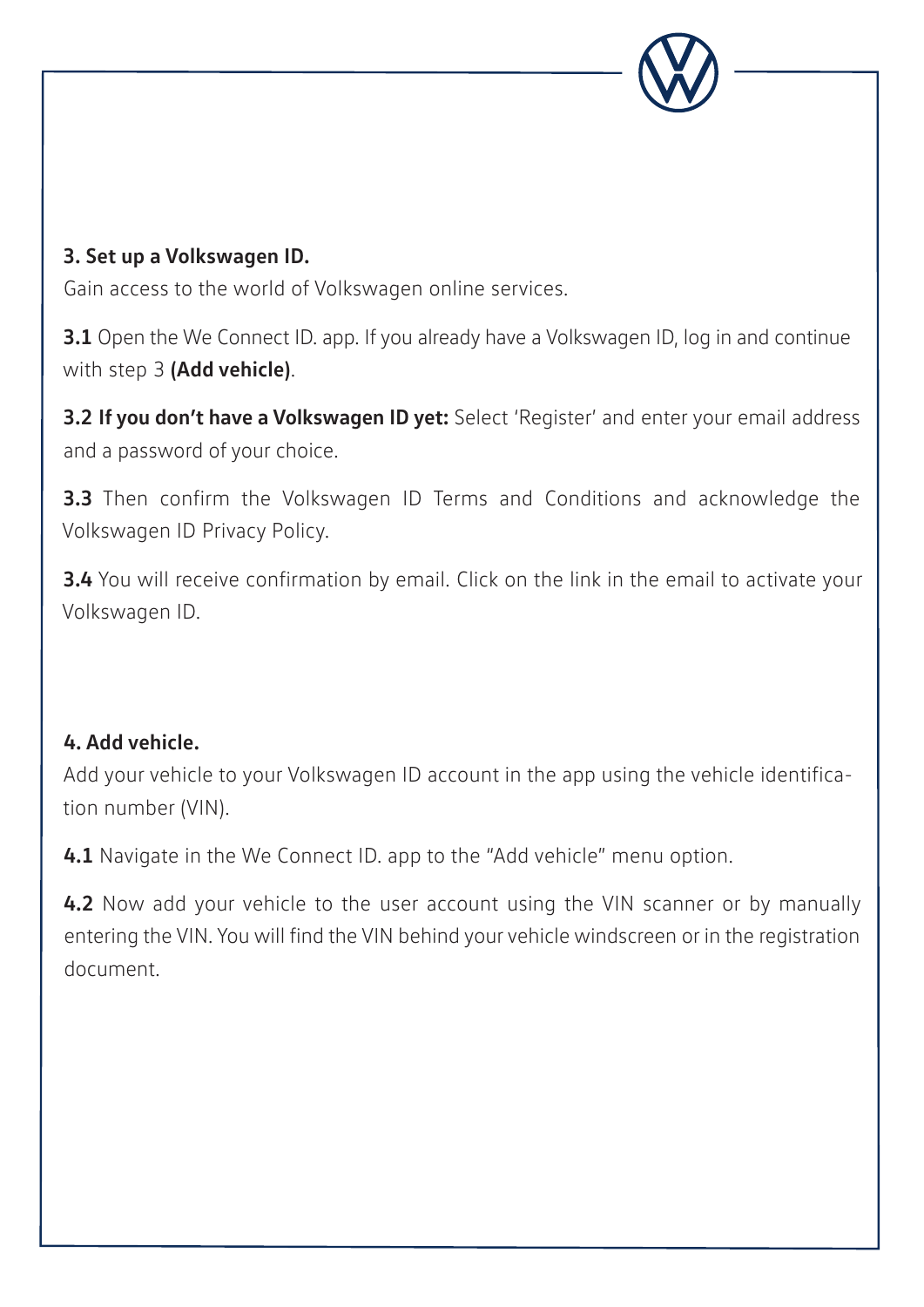

#### **5. Finish setting up your Volkswagen ID user account and conclude the We Connect Start contract.**

The We Connect ID. app will now guide you through all the steps you need to take to finish setting up your personal Volkswagen ID user account so you can activate We Connect Start.

**5.1** Confirm your Volkswagen ID may access the personal data indicated. You may withdraw your consent at any time in your Volkswagen ID user account.

**5.2** Agree to the We Connect Start Terms and Conditions and acknowledge the Privacy Policy for the mobile online services.

**5.3** Now finish setting up your user account in just a few steps. Add the country you live in, your first name and last name, and a nickname.

#### **6. Order a We Connect Start service package.**

**6.1** Once you've successfully added your vehicle and finished setting up your Volkswagen ID user account, you will be shown the service packages available for your vehicle.

**6.2** When you click "Order now for €0", agree to the We Connect Start Terms and Conditions and acknowledge the Privacy Policy for mobile online services, on receipt of the order confirmation, a separate contract with Volkswagen AG for the selected "We Connect Start" service package enters into force.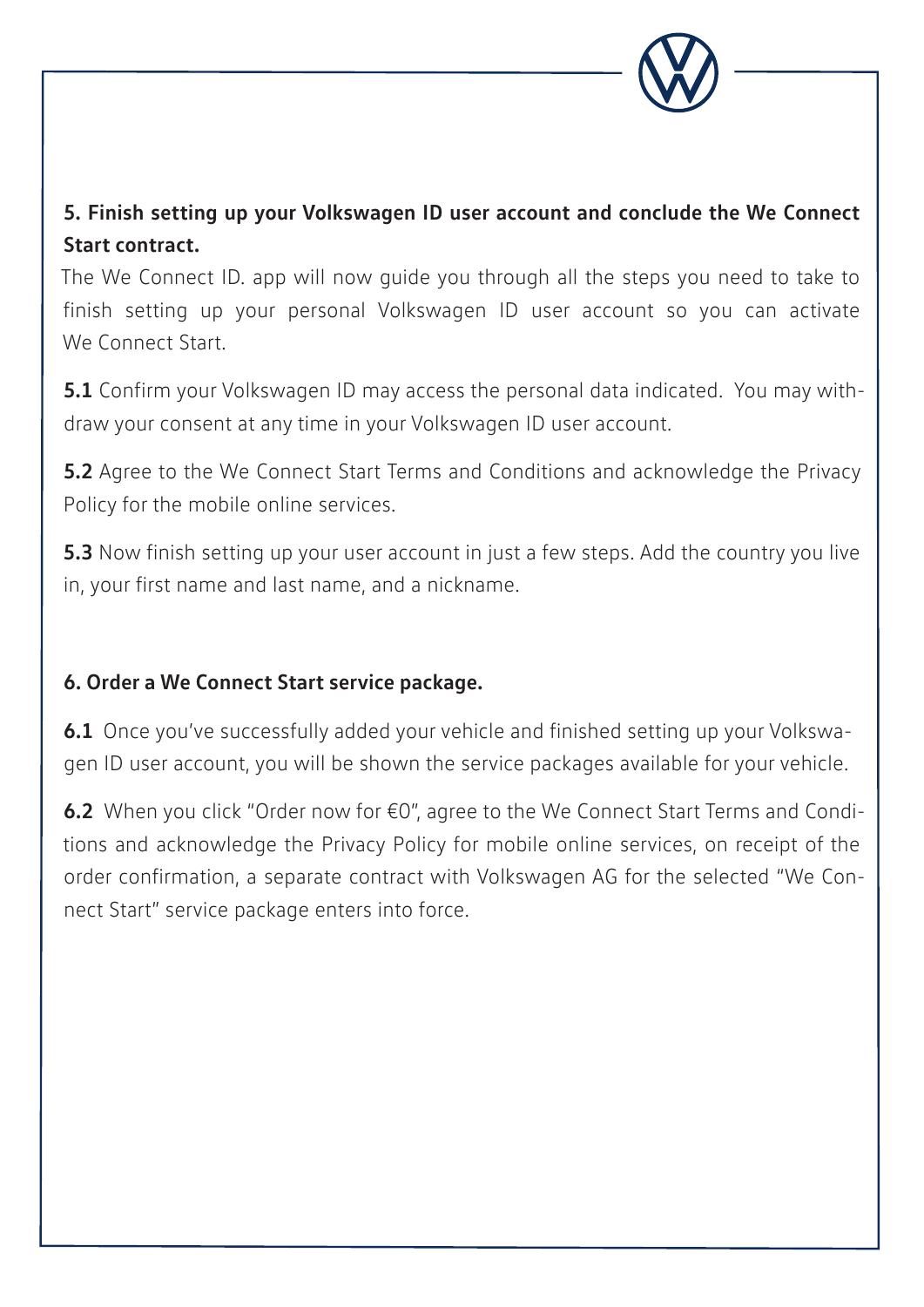

#### **7. Use the code to activate in the vehicle.**

We want to ensure that only you are the authorised user as defined by the agreed We Connect Start Terms and Conditions and have digital access to your vehicle.

#### **7.1** Please select the following in your vehicle's infotainment system **using the assistant: Use online → We Connect (globe symbol) → Connect to We Connect** or **manually: Settings → Connect to We Connect**

**7.2** Please scan the code shown in your vehicle's infotainment system with your smartphone by tapping the "Scan code" button in your We Connect ID. app.

**7.3.** Your vehicle is now online and you can enjoy the benefits of the We Connect Start mobile online services in your ID.

Subject to change • Version: September 2020 • www.connect.volkswagen-we.com